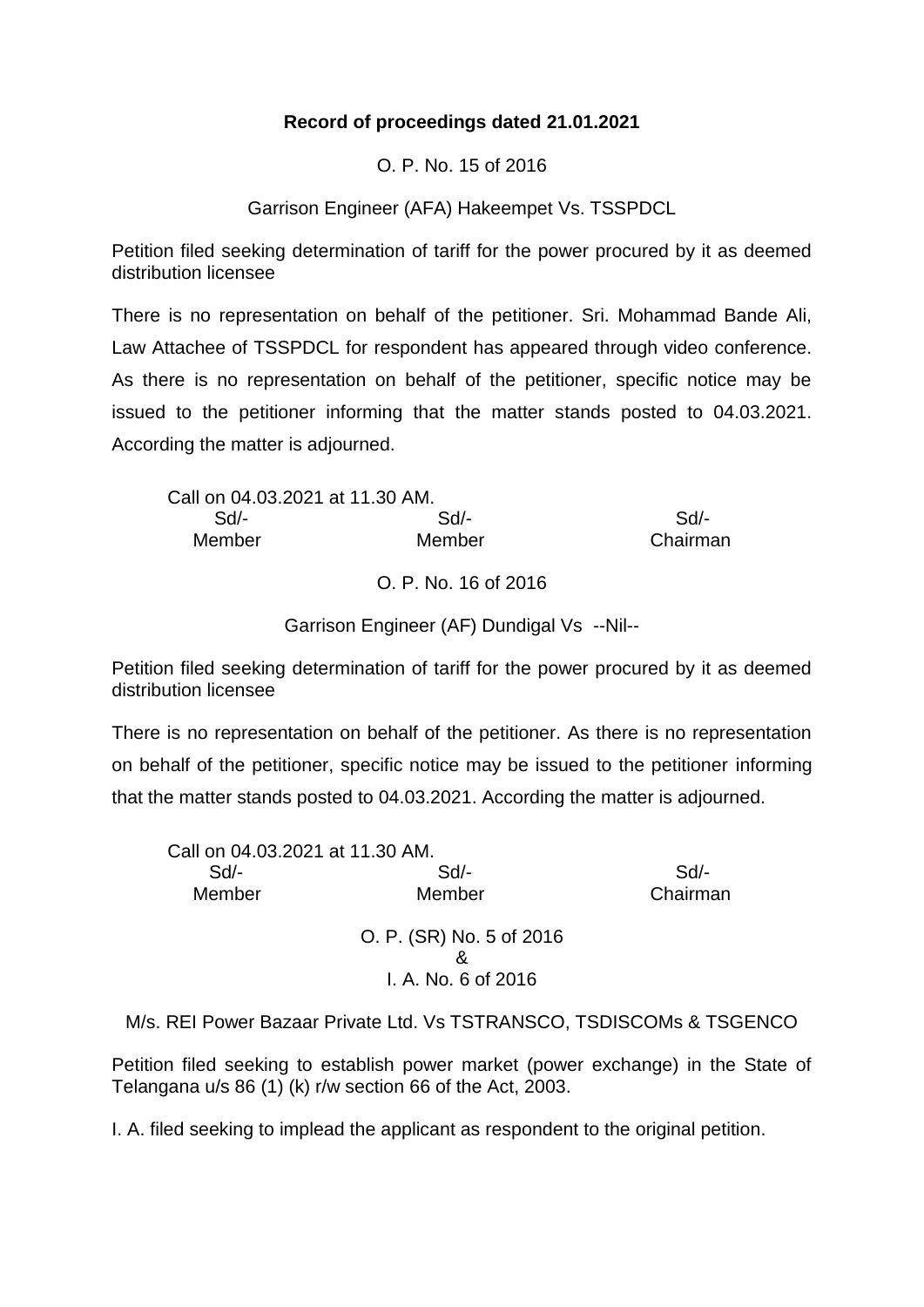Sri. Koushik, Advocate for the petitioner and Sri. Mohammad Bande Ali, Law Attachee of TSSPDCL for the respondents have appeared through video conference. The counsel for the petitioner stated that the petition is filed for establishing the power market in the State of Telangana. Earlier by order dated 06.12.2018, the Commission had directed the petitioner to file certain additional information, which has been complied with. The petitioner sought further time to argue the matter. Accordingly, the matter is adjourned, while informing the representative of the Indian Energy Exchange Limited that his implead application was dismissed on 06.12.2018. The office is directed to number the original petition.

Call on 04.03.2021 at 11.30 AM. Sd/- Sd/- Sd/- Member Member Chairman

O. P. (SR) No. 33 of 2016

M/s. Sundew Properties Limited Vs. –Nil--

Petition filed seeking determination of tariff for the power procured by it / to be charged to your consumers with TSSPDCL tariff as the ceiling tariff.

Sri. Abhishek Manot, Advocate representing J. Sagar Associates for the petitioner has appeared through video conference. The counsel for the petitioner stated that the petition is filed for determination of tariff for the power procured and to be charges to its consumers with the TSSPDCL tariff as ceiling tariff. The matter is pending since long time and the petitioner is unable to perform the licensee duties, therefore, this petition may be decided expeditiously.

The Commission sought to know whether it would proceed with the matter in the light of the fact that the petitioner had approached the Hon'ble ATE and subsequently the Hon'ble Supreme Court insofar as the order relating to grant of deemed distribution licence alongwith conditions. The counsel for petitioner stated that the appeal pending before the Hon'ble Supreme Court has no bearing on this petition as the limited issue in the appeal is with regard to infusing of additional capital into distribution business, which may be sustained or may not be sustained. If the condition is upheld then the petitioner is required to infuse additional capital as ordained by the Commission or otherwise, if it is struck down, then there will be no capital infusion. Thus, the case on hand has nothing to do with the above position.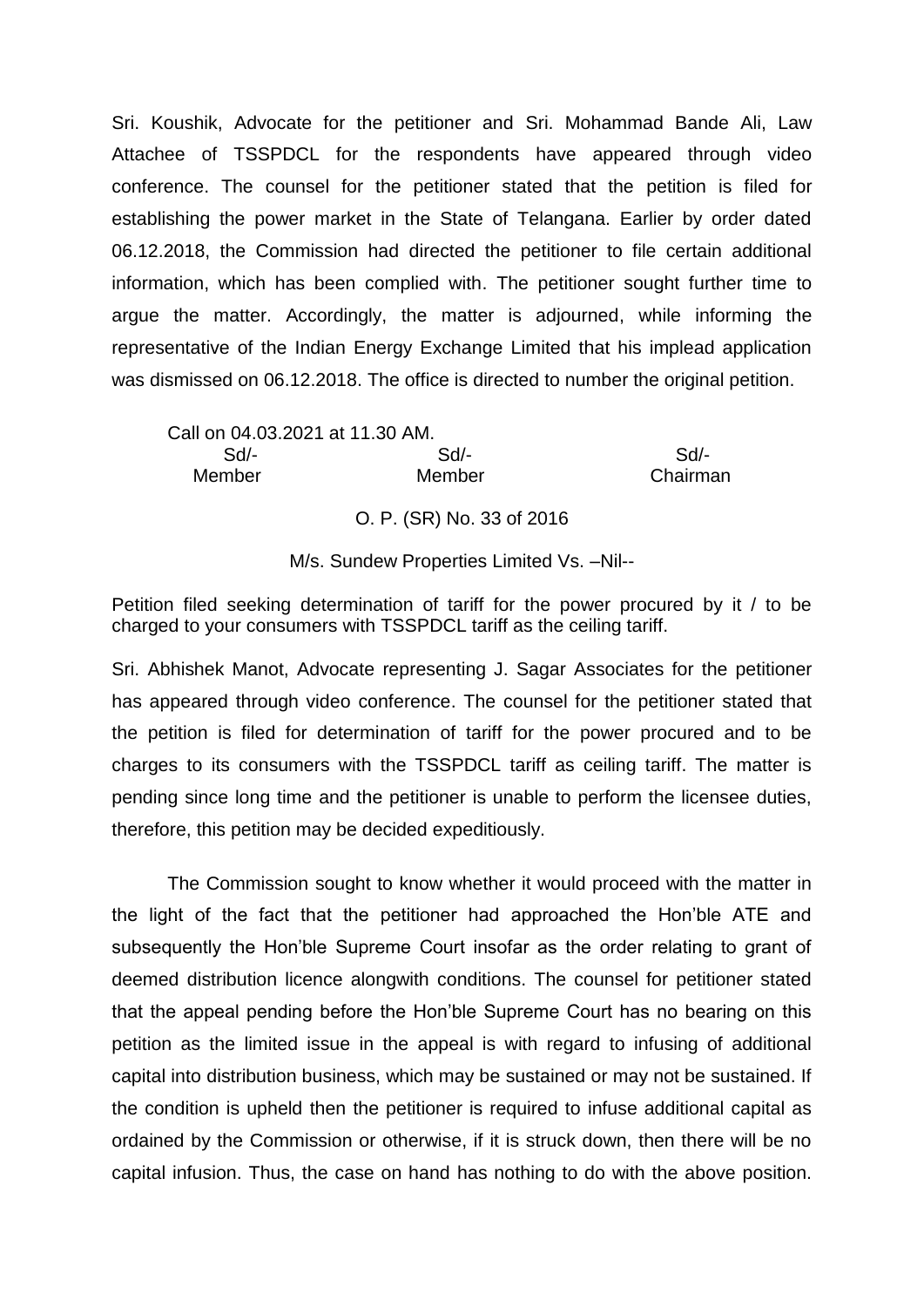Accordingly, it is submitted the matter may be taken up for consideration by the Commission.

The counsel for the petitioner stated that there are two other petitions filed by the petitioner herein, which also require consideration and may be directed to be list for hearing. Upon being informed by the office, that the above said matters stand posted to 28.01.2021, the counsel for the petitioner requested for posting this matter on the said date.

The counsel for the petitioner, upon being asked by the Commission with regard to developments in the appeal, stated that while the appeal in the earlier matter was before the Hon'ble ATE, the petitioner had sought directions to the Commission to proceed with the other matters pending before it, which the Hon'ble ATE allowed the Commission to do so. The Commission required the counsel for the petitioner to place all records on the file of the Commission relating to the developments in the matter, to which he agreed.

The Commission while adjourning the matter and directing it to be posted on 28.01.2021, also directed the office to number the original petition.

| Call on 28.01.2021 at 11.30 AM. |                           |          |
|---------------------------------|---------------------------|----------|
| Sd                              | Sd                        | Sd       |
| Member                          | Member                    | Chairman |
|                                 | O. P. (SR) No. 28 of 2020 |          |
|                                 | I. A. (SR) No. 29 of 2020 |          |

M/s. L & T Metro Rail (Hyderabad) Limited Vs TSSPDCL & its officers

Petition filed seeking directions to the licensee and its officers to give effect to the order of the Commission fixing the tariff under HT  $V$  (B) – HMR tariff.

I. A. filed seeking interim orders directing the respondents not to disconnect the electricity supply to the petitioner pending disposal of the original petition.

Sri. Avinash Desai, Advocate for the petitioner and Sri. Mohammad Bande Ali, Law Attachee of TSSPDCL for the respondents have appeared through video conference. The counsel for the petitioner stated that the issue is with regard to giving effect to the tariff order dated 23.06.2016. He had set forth the dates of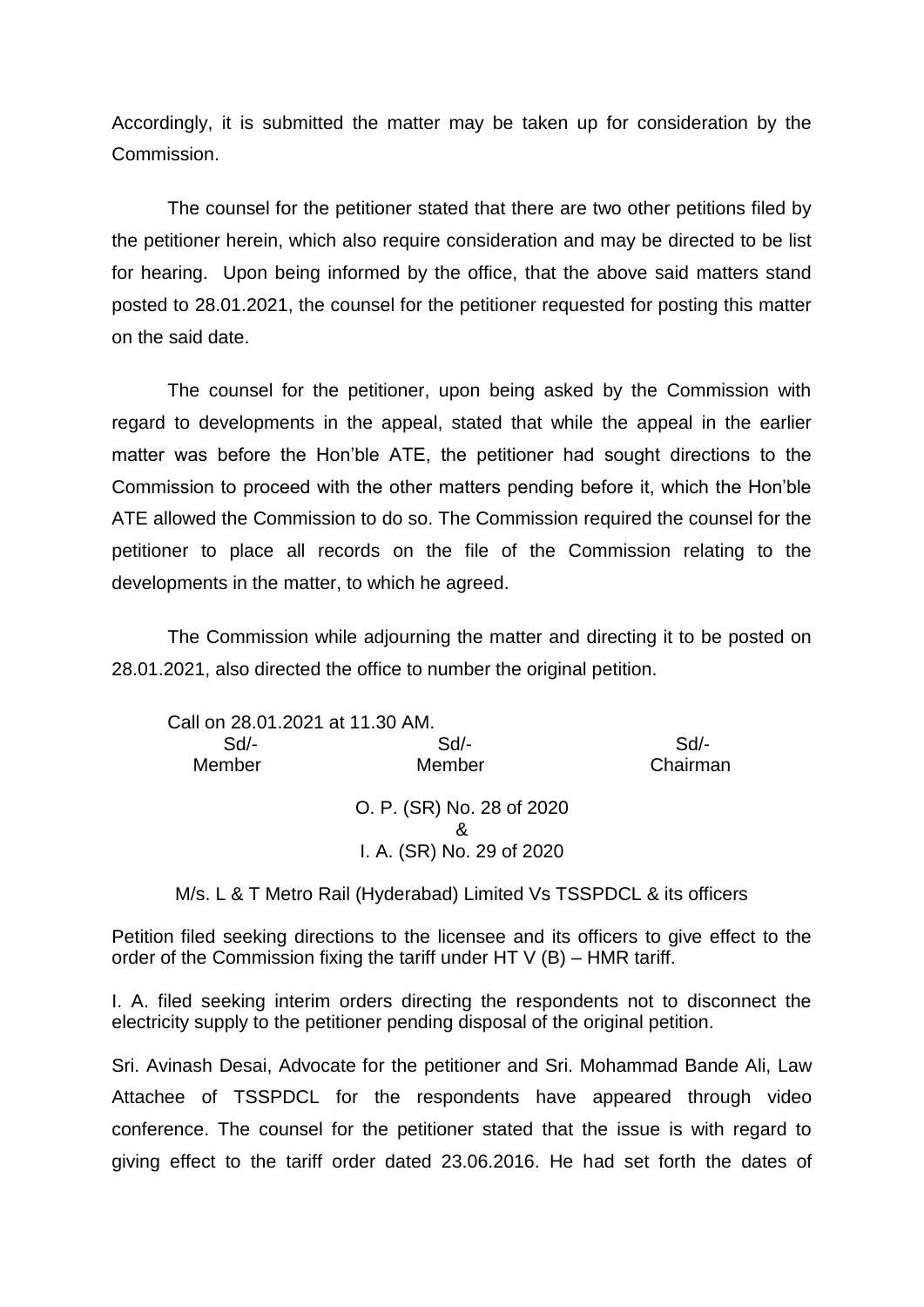operation of the Metro Rail including the permission. The petitioner was ready to operate the rail network as early as 20.04.2016 on commercial basis, but it was not allowed to do so as the state government postponed the inauguration of the same. Though, it was not allowed to operate commercially, it was required to run the operations owing to the conditions imposed by the equipment and rolling stock manufacturers to maintain its efficiency, as otherwise the same will tend to deteriorate. The petitioner was required to run the rakes every three to seven days. Even in Covid-19 period also the same exercise was undertaken as the government had directed to shutdown of the metro services.

The consumption of power supply during both the periods is similar. The respondents have given effect to the tariff category in the year 2017, whereas the Commission had notified the tariff category of HT V (B) in the year 2016 itself. The issue is with regard to the period from 01.07.2016 to 31.08.2017 wherein the billing has to be done under HT category V (B) instead of HT category – II commercial, which the respondents have resorted to without giving effect to the tariff order of the Commission. In fact, even in the year 2017 also after the tariff order dated 23.08.2017, the tariff was not given effect to, however, subsequently the respondents themselves have corrected the categorization and gave effect to the order of the Commission.

The counsel for the petitioner sought to highlight the contentions in the counter affidavit that the respondents did not give effect to the tariff order in the year 2016 as the petitioner was yet to run the rail system on commercial basis. The supply was availed for rail system separately and for construction as well as advertisement activities separately. The issue in this petition is with regard to rail system only and it has no issues now before the Commission with regard to construction and advertisement consumption. The interpretation that the rail system was under construction activity only in the year 2016-17 as no commercial operation was taken up, is misplaced. The commercial activity of running trains has nothing to do with availing power supply, which is specific to that activity and as the Commission had already identified the category on the proposal of the licensee, the same cannot be denied to the petitioner.